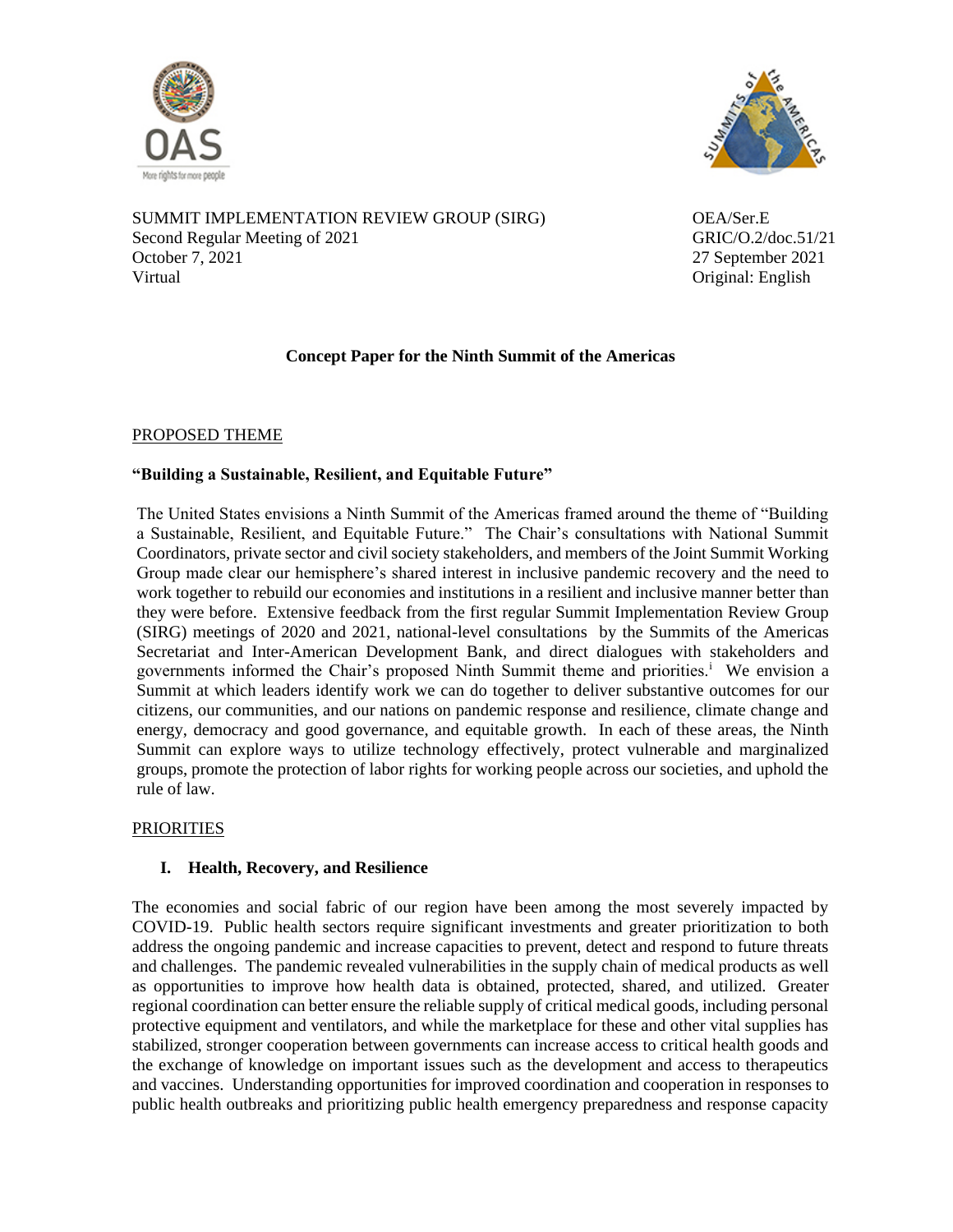are essential for health security and the strengthening of health systems in the Americas. Our national and hemispheric recovery efforts require effective coordination to ensure equity and inclusion, especially for underserved and vulnerable populations. By adopting effective policies and good practices, our health systems can enhance human capital, improve health and prosperity, and prepare the region for future health threats.

#### **II. Our Green Future**

Governments and stakeholders across the Americas are working to improve resilience and integrate sustainability. We work together under the Paris Agreement, and we know that even as we undertake our own efforts, our combined success in the Americas depends on regional cooperation in identifying and implementing policies that support development goals and limit the rise in global temperatures to 1.5 degrees Celsius. International institutions, national and subnational governments, private industry, and civil society need to work together to promote a just energy transition that emphasizes decarbonization, renewable energy, and energy efficiency while increasing shared equity in a green future. Energy, transportation, and other critical infrastructure projects can support multiple goals by guarding against environmental harm, creating good jobs, providing valuable new services, and building resilience with intentional designs around the impacts of our changing climate. Greater climate adaptation and resilience will help countries, companies, and citizens mitigate and recover quickly from future natural disasters and extreme weather events. Future-proofing efforts also provide the opportunity to accelerate economic recovery while expanding education and training to create and maintain globally competitive green workforces. Governments and stakeholders can work together to develop the social and physical infrastructure to support the sustainable green industries of the future, address the threat of climate change, and ensure equitable access to energy resources.

#### **III. Equitable Growth and Prosperity**

The Americas share many challenges revealed or exacerbated by the COVID-19 pandemic. In each of our countries and across our hemisphere we need comprehensive responses to make our health and education systems, our economies, and our communities more resilient. Adherence to the rule of law, transparency and good regulatory practices can help ensure both immediate and long-term recovery, support the equitable delivery of essential public services and healthcare, and ensure that the postpandemic economic recovery is fair and durable. Targeted investments can help our hemisphere address persistent challenges of poverty and inequality while growing the middle class, especially among vulnerable and historically marginalized groups disproportionately impacted by the pandemic.

Participants in our consultations shared their ideas on strategic approaches that can inform the work we do together to address inequality, vulnerability, and the root causes of irregular migration. To compete effectively in the global marketplace, our hemisphere depends on skilled workforces, financial inclusion, and equitable access to technologies such as the internet. Educators, employers, workers, and civil society are essential partners with governments in combined efforts to expand economic opportunities, including through greater access to technical training and upskilling opportunities. Workforce development promotes increased participation in the formal economy and opens pathways to decent work, connecting workers to important social protections, while increasing the tax base and investment in social services. A more highly skilled workforce is also essential for the entrepreneurs and small and medium enterprises creating future jobs. Investments increasing access to critical and accessible infrastructure, more resilient supply chains, international markets, and e-commerce lay the foundation for long-term equitable growth and prosperity.